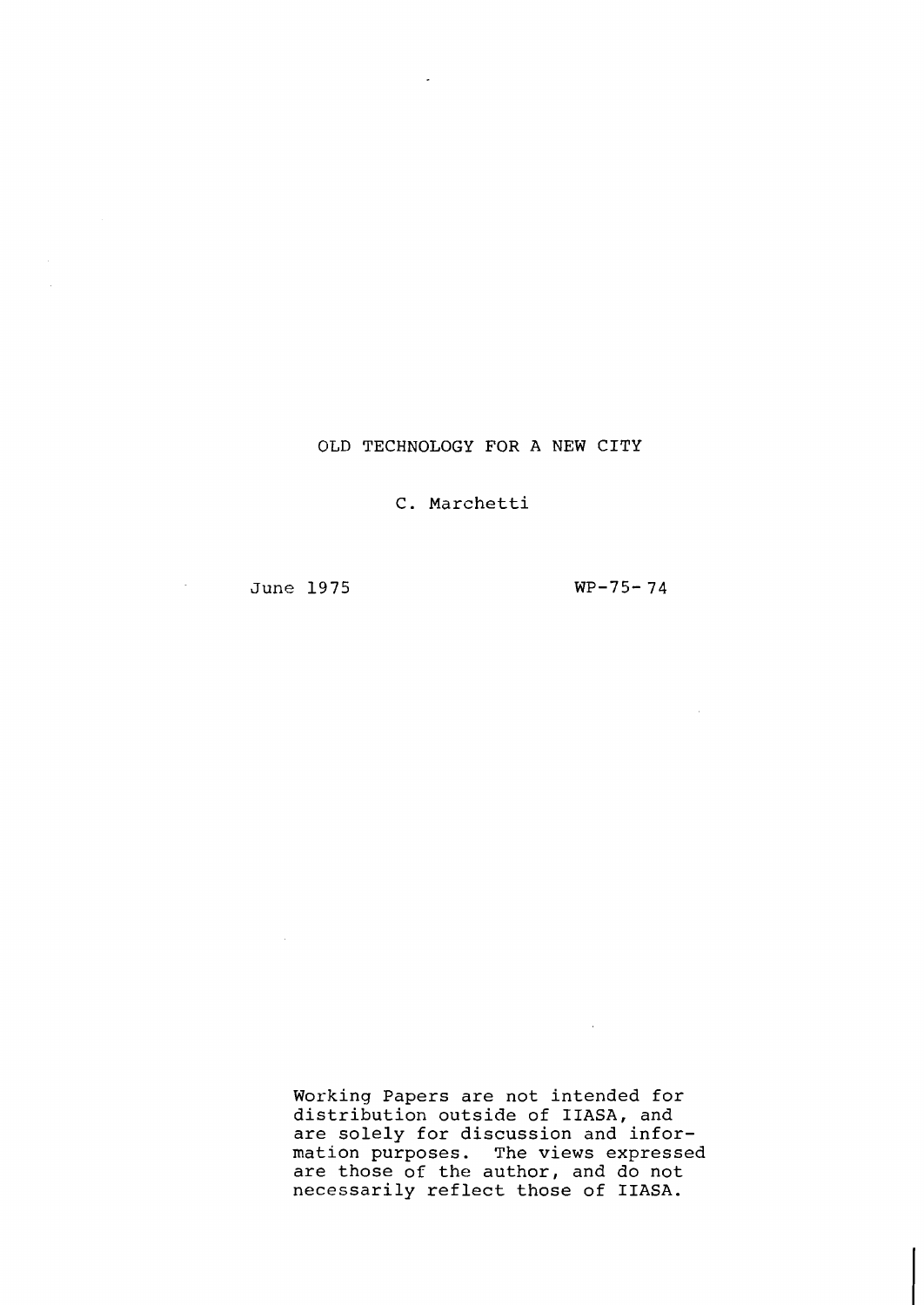## OLD TECHNOLOGY FOR A NEW CITY

As a reaction to your UNEP proposal that came across my desk on May 1, I wish to inform you that in my spare time I am working on a project which will certainly interest you and may tangentially be pertinent to your proposal.

In a nutshell, the operation is the following:

Problem: Thermal and chemical pollution generated in the city as a consequence of energy use.

Philosophy: Remove the constraints that limit the full deployment of a system, by means of fixes of the "drawbridge engineering" type

Solution: The solution stems from the elementary observation that what is used in a fuel is not energy (it is always finally thrown away under the nickname of waste heat) but negentropy , which is destroyed and leaves no junk around. The negentropy in fuels comes from their ability to burn, i.e. release heat, at temperatures substantially higher than room temperature.

NOW the question comes if negentropy can be carried "dissociated" from energy and heat, and the answer is yes. A compressed gas is a practically pure carrier of negentropy. When expanding, e.9. isothermally, it produces work and absorbs from the ambient and amount of heat exactly equivalent to the work produced. When the work in question will finally be degraded to heat, the balance of the system will nicely turn to zero again. The work has been done, no trace has been left.

Simple calculations show that the amount of negentropy carried by a compressed gas, is somehow too low to engineer it into a palatable concoction.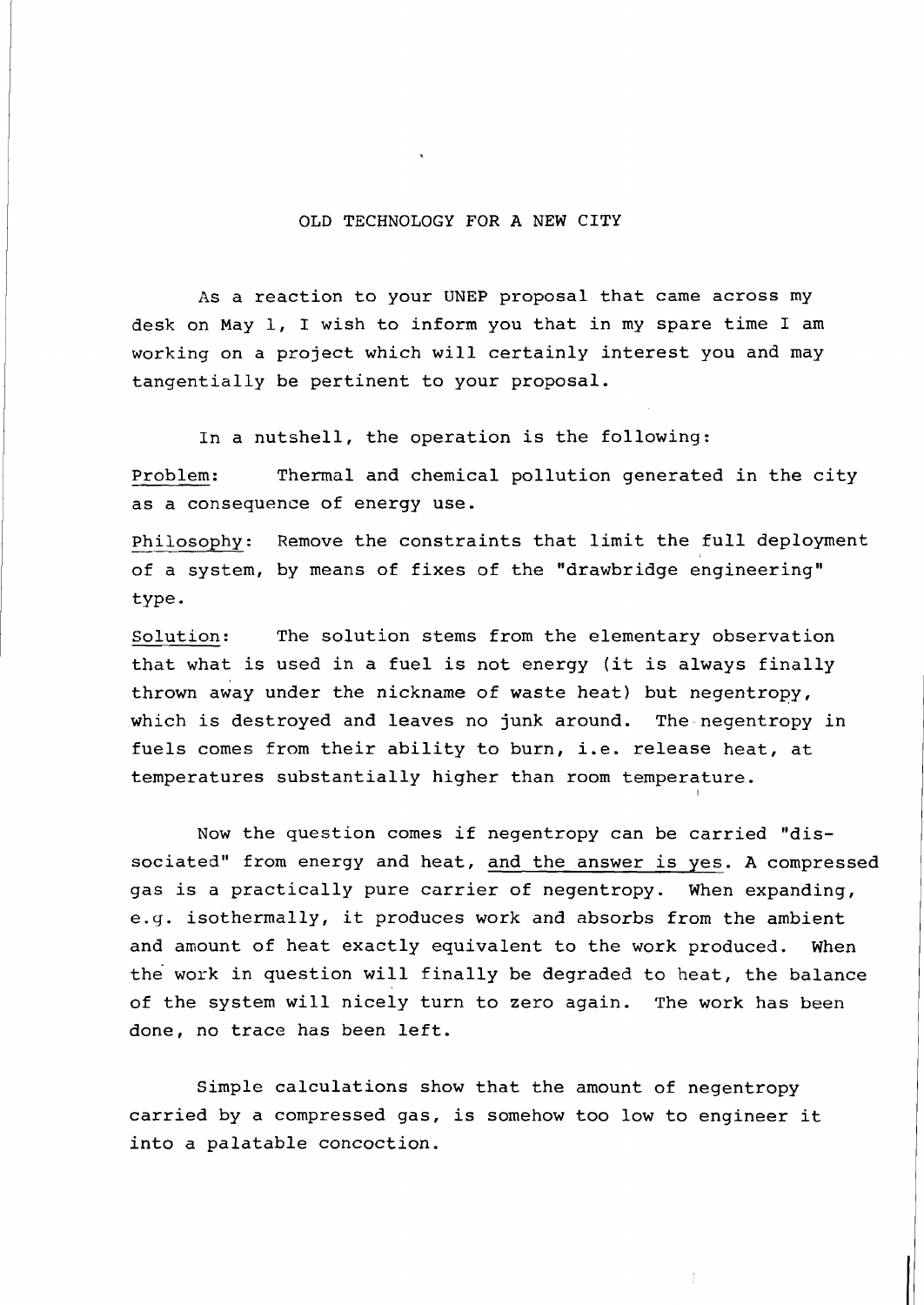The next best candidate I found is liquid air. **A** liquefied gas is in many ways similar to a compressed gas. It can be transformed into it, just by heating it into a closed vessel. The negentropy of liquid air is equivalent to about .2KWh/liter, and it is sufficiently high to design a system of reasonable proportions.

Implementation: Liquid air is generated at an energy center located where the waste heat produced from the operation can be disposed of (e.g. in the sea) . It is then piped to the city. Production and piping make recourse to existing technology.

The city is divided into sectors, e.g.  $500x500m$ , each sector receiving the energy in various forms from an integrated energy center. (The concept of total energy centers is operational in many places, and provides mainly electricity and hot water.)

Each energy center produces electricity, hot water, cooling fluids and air conditioning in a partially closed curcuit.

These fluids and electricity are generated by, in a sense, running an air liquefaction plant in reverse, and producing mechanical energy to produce electricity, in order to run heat pumps, and to provide cool sinks to thermodynamic cycles of more complex character.

The volume of liquid air necessary, per man, with a hustle and bustle on the Manhattan scale, can be estimated in around  $0.5 \text{m}^3$ /day grossly equivalent to the volume of water he consumes. The water system thus gives the scale of the operation. Cars (with compressed air engines) would run on liquid air (a tankful may last for the day).

Chemical Pollution: The final produce of the operation would be very pure air.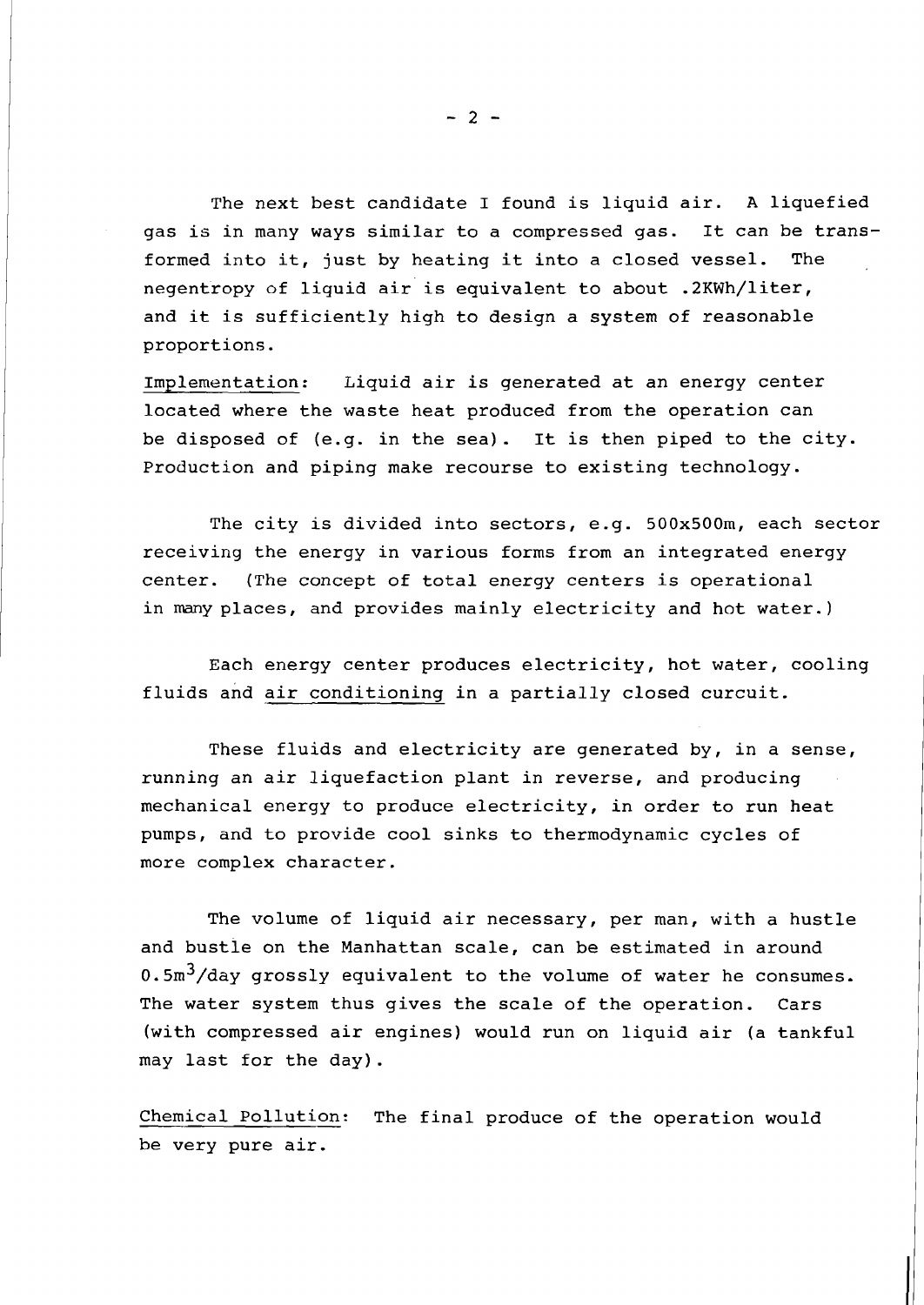State-of-the-art: All the components for the operation can be bought off the shelf. For the system to be economically plausible, however, their efficiency (thermodynamical) should be increased by about 50% to something around 75%. From contacts with people in the business of LAIR machinery and components, this target might be achievable soon by applying the most advanced designs (essentially for compressors and turbines) from the aeroindustry.

Resilience: The resiliency of the system can be realized by:

- (a) interconnecting the fluids distribution system (each station may serve 1/2 of the load of its sector, and 1/8 that of the neighboring ones.
- (b) storing LAIR on the spot. Modern techniques rely on the "hole in the ground" concept, successfully utilized for storing LNG. I have estimated that one week up to one month reserves may be stored locally.

Further development: A good idea must have an evolutionary potential. In this case this potential relies on the development of machinery to use the thermal gradients of the ocean. Research in this field is going on actively in U.S. under the auspices of NSF and with the work of Universities and engineering companies (Bechtel, Lockheed) .

They simply run a steam engine  $(NH_3!)$  between 25<sup>O</sup>C and 7<sup>O</sup>C, apparently with promising economics. This engine produces obviously mechanical energy and the question is what to do with it. One of the proposals is to make electricity to be transformed into hydrogen and then ammonia. In this case, energy would be extracted from the ocean (which would be left slightly cooler than before, and somehow mixed up) to be then released at the consumption point.

My suggestion would be to make liquid air directly, using the mechanical energy in a LAIR plant.